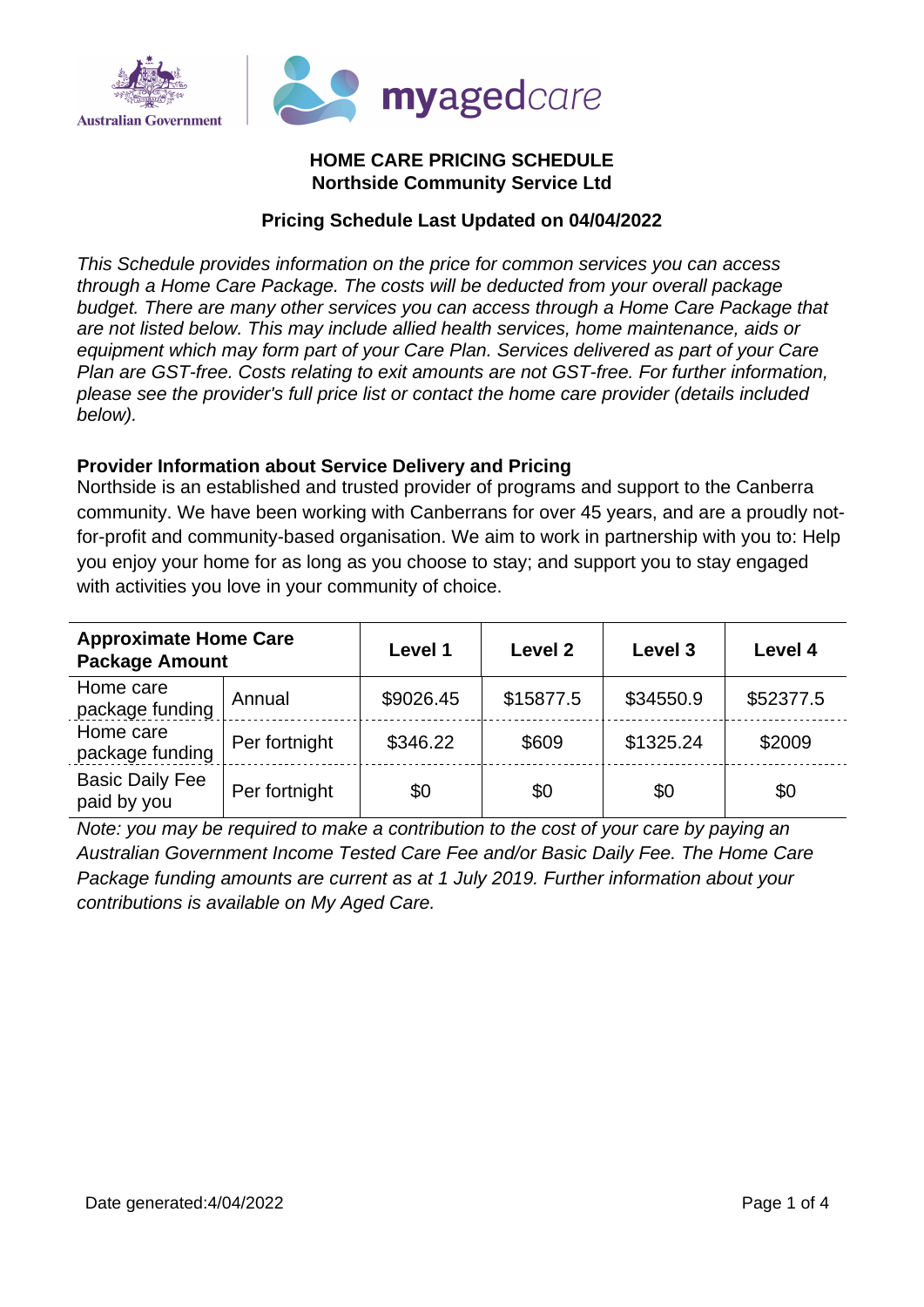#### **Care Management**

Care management is an important service that includes coordinating care and services that will help you deliver on the goals you identified in your Care Plan. Every Home Care Package, including those being self-managed will require some level of care management.

> We aim to work in partnership with you to achieve two main outcomes: 1. To help keep you enjoying you home as long as you choose to stay; and

Approach to care management

2. To support you to stay engaged with activities you love in your community of choice

Only you know what this looks like for you and our team looks forward to designing this support with you in the lead.

|                                        |                                      | Level 1 | Level 2        | Level 3  | Level 4        |
|----------------------------------------|--------------------------------------|---------|----------------|----------|----------------|
| Fully<br>managed by<br>provider        | Per<br>fortnight                     | \$69.43 | \$122.13       | \$239.19 | \$362.61       |
| <b>Fully</b><br>managed by<br>provider | Approx no.<br>hours per<br>fortnight | 1       | $\overline{2}$ | 3        | $\overline{4}$ |
| Self-<br>managed by<br>you             | Per<br>fortnight                     | N/A     | N/A            | N/A      | N/A            |
| Self-<br>managed by<br>you             | Approx no.<br>hours per<br>fortnight | N/A     | N/A            | N/A      | N/A            |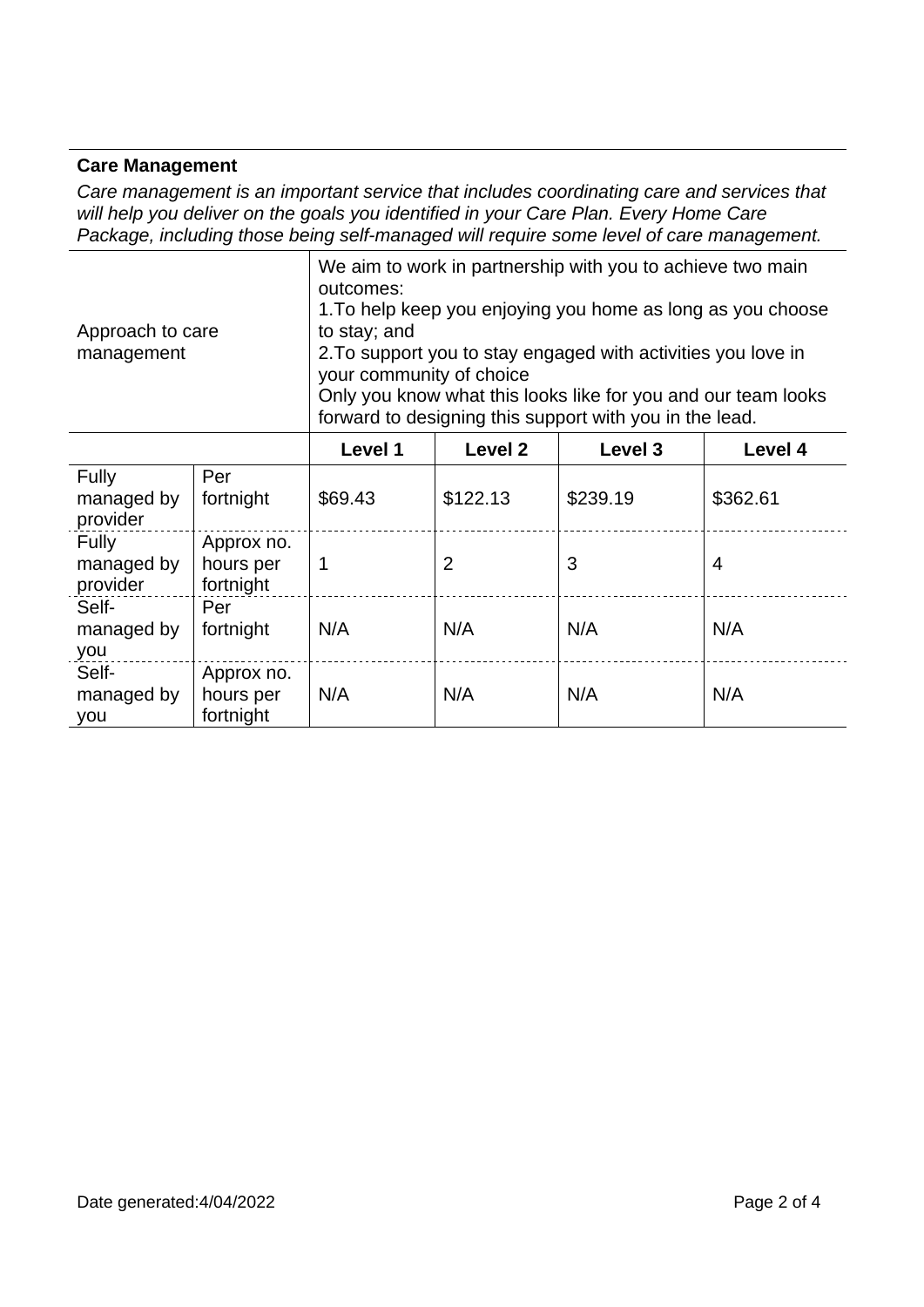| <b>Price for</b><br><b>Common</b><br><b>Services</b> | How the<br>provider<br>delivers<br>services | <b>Standard</b><br><b>Hours</b> | Non-<br><b>Standard</b><br><b>Hours</b> | <b>Saturday</b> | <b>Sunday</b> | <b>Public</b><br><b>Holiday</b> |
|------------------------------------------------------|---------------------------------------------|---------------------------------|-----------------------------------------|-----------------|---------------|---------------------------------|
| Personal<br>care<br>(Per hour)                       | By the<br>provider's<br>staff               | \$60                            | \$82.50                                 | \$82.50         | \$110         | \$137.50                        |
| <b>Nursing</b><br>(Per hour)                         | By own staff<br>or other<br>provider        | \$121                           | N/A                                     | \$181.50        | \$242         | \$302.50                        |
| Cleaning<br>and<br>household<br>tasks<br>(Per hour)  | By the<br>provider's<br>staff               | \$58                            | \$82.50                                 | \$82.50         | \$110         | \$137.50                        |
| Light<br>gardening<br>(Per hour)                     | Through<br>other<br>service<br>providers    | \$65                            | N/A                                     | N/A             | N/A           | N/A                             |
| In-home<br>respite<br>(Per hour)                     | By the<br>provider's<br>staff               | \$60                            | \$82.50                                 | \$82.50         | \$110         | \$137.50                        |